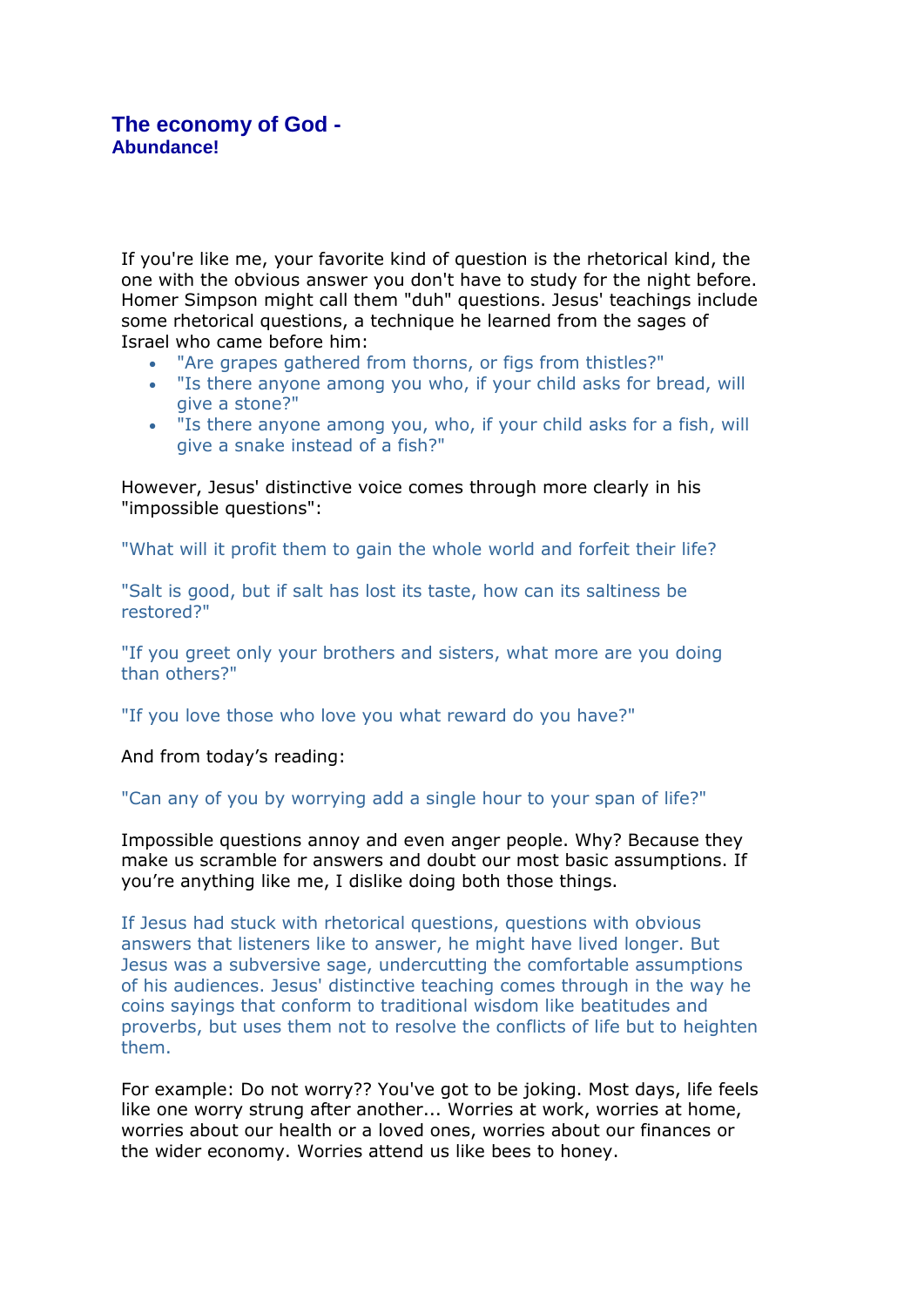We live in an incredibly anxious culture. Our 24/7 breaking news certainly depends upon worries at home and abroad to attract viewers. Everywhere you turn, everywhere you look, there are visible reminders of just how much there is to worry about.

So how in the world, then, can Jesus possibly ask us -- really, command us! -- not to worry?

Wait a second, though. Today's passage doesn't start with the injunction about worry. No, it starts with an assertion that we cannot serve two masters, both God and money. If we try, Jesus says, we'll end up loving one and hating the other. So what's the connection? Jesus doesn't say money is evil, or even bad, just that it makes a poor master. The Greek word is kurios, often translated "lord." The lord is the one who demands and deserves your loyalty, allegiance, and worship. (Which, incidentally, explains the courageous and treasonous nature of the earliest Christian confession, "Christ is Lord" in a world where the more expected confession was, "Caesar is Lord.")

So why can't we give our allegiance and worship to money? Because to do so is to fall prey to the larger worldview that crowns money lord in the first place: that worldview is called scarcity. And that is the connection. Once we believe that money can satisfy our deepest needs, then we suddenly discover that we will never have enough. Money, after all, is finite. And once we decide money grants security, then we are ushered immediately into a world of counting, tracking, and stock piling. No wonder we worry - in a world of scarcity, there is simply never enough.

The alternative worldview Jesus invites us to consider is abundance. He invites us to enter into relationship with God, the God who is infinite and whose love for us and for all of creation is infinite. Love operates in a different way, a different "economy". When our second child came along, I didn't divide my love for our first child between the two, I suddenly had more love, more than I could possibly have imagined before. No doubt you've noticed the same thing: how the more love you give away, the more you have. Love -- and especially God's love -- cannot be counted, tracked or stockpiled. And when you live in this kind of relationship of love and trust, you've entered into the realm of abundance, the world of possibility, the world of contentment. Suddenly, in this world -- Jesus calls it the "kingdom of God" -- not worrying actually becomes an option.

Now I know, it's hard to believe in this world of abundance that Jesus proclaims, this world that invites us to trust God's faithfulness like a flower does spring or to sail upon the currents of God's love like a bird does the air. This is why, in the end, Jesus dies -- not to somehow pay for our sins (there we go tracking and counting again), but because those in power were so invested in the world of scarcity that abundance was down right frightening, even threatening. Scarcity, after all, creates fear, and fear creates devotion to those who will protect you. Abundance, on the other hand, produces freedom. So rather than imagine Jesus' world of abundance, the rulers of Jesus' day put him to death, committed to keeping the power they derived from a fear born of scarcity.